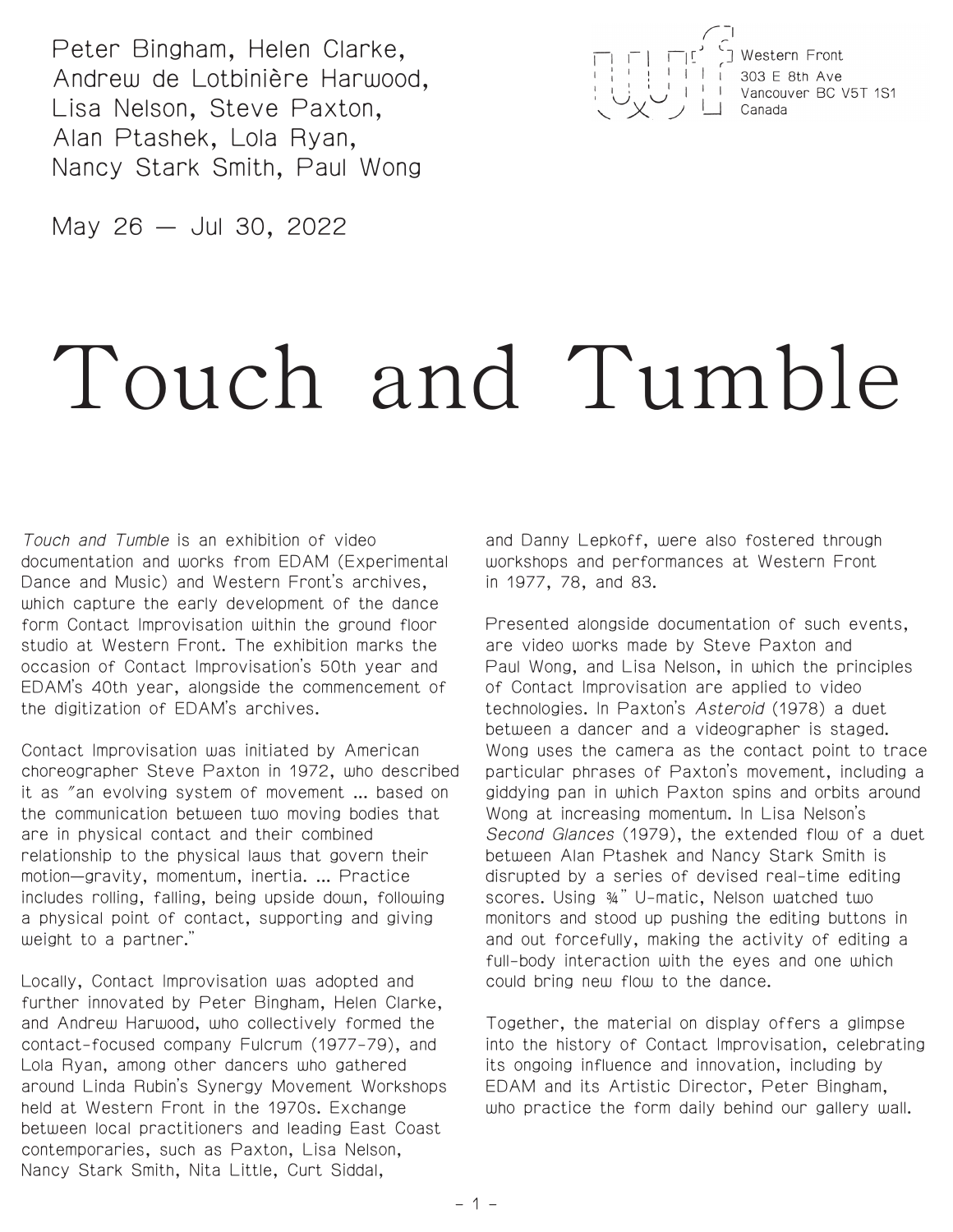## **Biographies**

Peter Bingham is the Artistic Director of EDAM, and has been exploring the boundaries of improvisation and choreography since 1975. He is one of the pioneers of Contact Improvisation. The "touch and tumble" of Contact Improvisation is a hallmark of much of Bingham's choreography, lending both athleticism and graceful elegance to his partnering and ensemble work. Bingham has created over 50 choreographed works and performed in hundreds of improvised performances in theatres, dance festivals, and universities across Canada, the United States, Europe, and Asia.

Helen Clarke is a dancer and was the co-founder of Fulcrum with Peter Bingham and Andrew de Lotbinière Harwood.

Andrew de Lotbinière Harwood is recognized as a pioneer of Contact Improvisation. He began his dance career in 1975, and first studied and then performed with Steve Paxton, Nancy Stark Smith, Nita Little, Kurt Siddal, and Daniel Lepkoff. He has danced for the companies Fulcrum, Joint Forces, Jo Lechay, Jean-Pierre Perreault, and Marie Chouinar, as well as the improvisational dance collectives, The Echo Case, The Improvisational Movement Fund, and Discovery Bal. As a teacher, he transforms all his training and performance experience into a personal language, which he has shared throughout the world since 1977. He was awarded the Canada Council of the Arts Jacqueline Lemieux Award in 2000.

Lisa Nelson is a choreographer, improvisational performer, videographer, and educator who explores the role of the senses in the performance and observation of movement. She is intrigued by dance behaviors, systems of transmission and translation, patterns of surviving culture, and senses of imagination. Her practice "Tuning Scores" is an approach to composition, real-time editing, and communication. Editing in many mediums has been a life practice, including Contact Quarterly dance journal since 1976. Her writings are accessible at oralsite.be. She lives in Vermont, USA.

Steve Paxton has researched the fiction of cultured dance and the "truth" of improvisation for decades. He was one of the founders of the dance groups Judson Dance Theater (1962-66), the Grand Union (1970-76), and Touchdown Dance (for the visually impaired) (1986-ongoing). In 1972, he instigated Contact Improvisation. His two publications Material for the Spine-a movement study (1986) and Gravity (2018) are distributed through Contredanse, Brussels. He lives in Vermont, USA.

Alan Ptashek is a dancer. He formed the Exposed to Gravity Project with Bruce Curtis in the 80s.

Lola Ryan is a teacher, writer and performer. A former champion athlete, she began a career in dance in her twenties, founding and co-founding several dance and theatre companies and touring nationally. She is one of Canada's foremost practitioners of dance and movement improvisation. As a critic, she has both written and broadcast reviews of dance and theatre across Canada and in the USA. Her work with children and adults is an abiding interest, which is why the work she has created encourages links between youthful play and the world of dance. Since 2000, Lola has taught thousands of children, adults and seniors at MASC. She also teaches at the University of Ottawa and serves on the board of Dance Ontario.

Nancy Stark Smith (1952-2020) initially trained as an athlete and gymnast, leading her to study and perform modern and postmodern dance in the early 1970s, including graduating from Oberlin College, Ohio with a degree in dance and writing. In 1972, she danced in the first performances of Contact Improvisation with Steve Paxton and others, and continued to be central to its development as a dancer, teacher, performer, organizer, and writer/ publisher. In 1975, she co-founded Contact Quarterly, which she co-edited and produced with Lisa Nelson until 2020.

Paul Wong is an artist and curator who is known for pioneering early visual and media art in Canada, founding several artist-run groups, leading public arts policy, and organizing events, festivals, conferences and public interventions since the 1970s. Writing, publishing and teaching have been an important part of his praxis. He is the recipient of the 2015 Governor General's Award in Visual and Media Art and the 2016 Audain Prize for Lifetime Achievement in the Visual Arts.